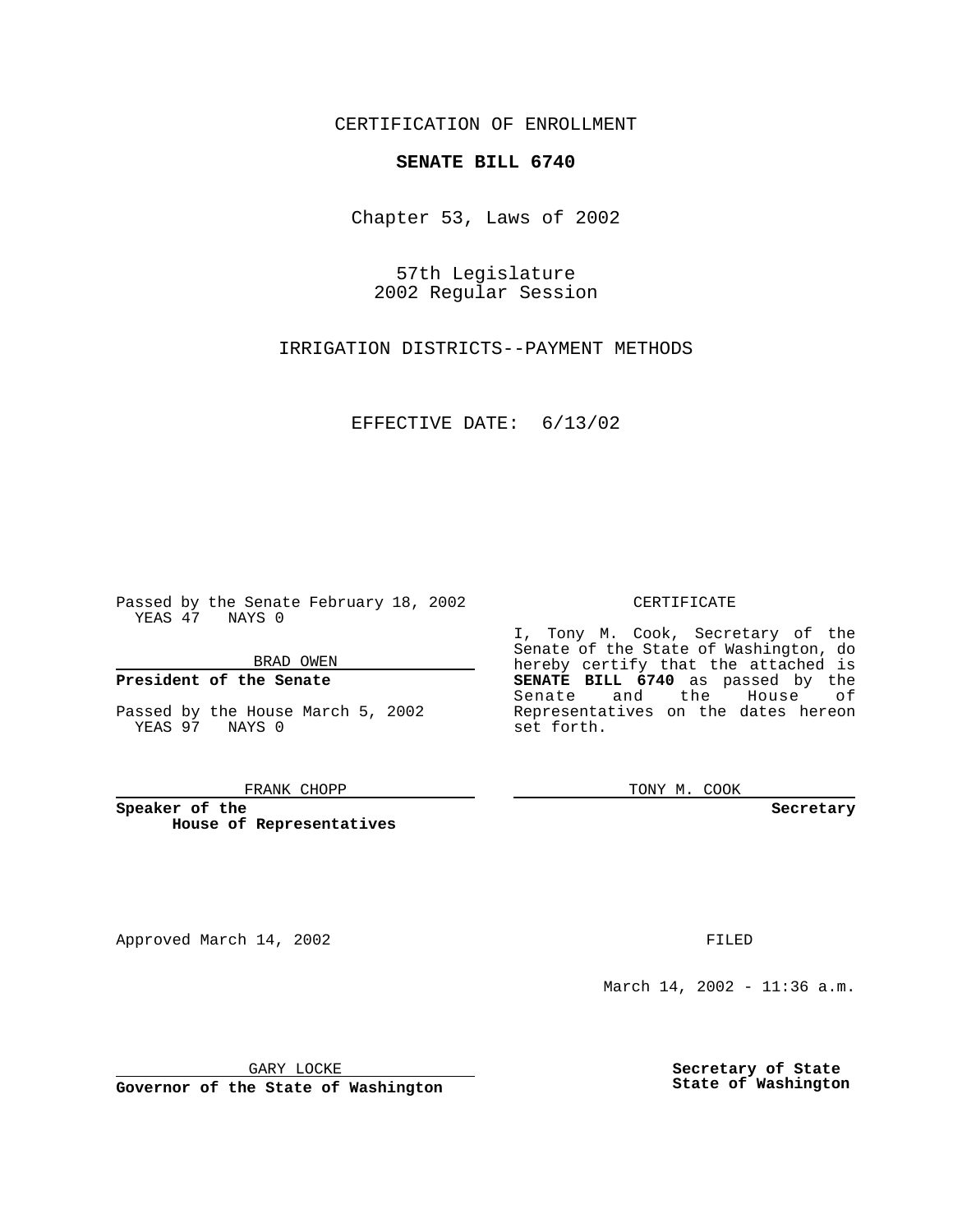## **SENATE BILL 6740** \_\_\_\_\_\_\_\_\_\_\_\_\_\_\_\_\_\_\_\_\_\_\_\_\_\_\_\_\_\_\_\_\_\_\_\_\_\_\_\_\_\_\_\_\_\_\_

\_\_\_\_\_\_\_\_\_\_\_\_\_\_\_\_\_\_\_\_\_\_\_\_\_\_\_\_\_\_\_\_\_\_\_\_\_\_\_\_\_\_\_\_\_\_\_

Passed Legislature - 2002 Regular Session

### **State of Washington 57th Legislature 2002 Regular Session**

**By** Senators Rasmussen, Swecker, Shin and Parlette

Read first time 01/30/2002. Referred to Committee on Agriculture & International Trade.

 AN ACT Relating to irrigation districts' acceptance of methods of payment; and adding a new section to chapter 87.03 RCW.

BE IT ENACTED BY THE LEGISLATURE OF THE STATE OF WASHINGTON:

 NEW SECTION. **Sec. 1.** A new section is added to chapter 87.03 RCW to read as follows:

 Irrigation districts that have designated their own treasurers as provided in RCW 87.03.440 may accept credit cards, charge cards, debit cards, smart cards, stored value cards, federal wire, and automatic clearinghouse system transactions, or other electronic communication, for any payment of any kind including, but not limited to, assessments, fines, interest, penalties, special assessments, fees, rates, tolls and charges, or moneys due irrigation districts. A payer desiring to pay by a credit card, charge card, debit card, smart card, stored value card, federal wire, automatic clearinghouse system, or other electronic communication shall bear the cost of processing the transaction in an amount determined by the treasurer, unless the board of directors finds that it is in the best interests of the district to not charge transaction processing costs for all payment transactions made for a specific category of nonassessment payments due the district,